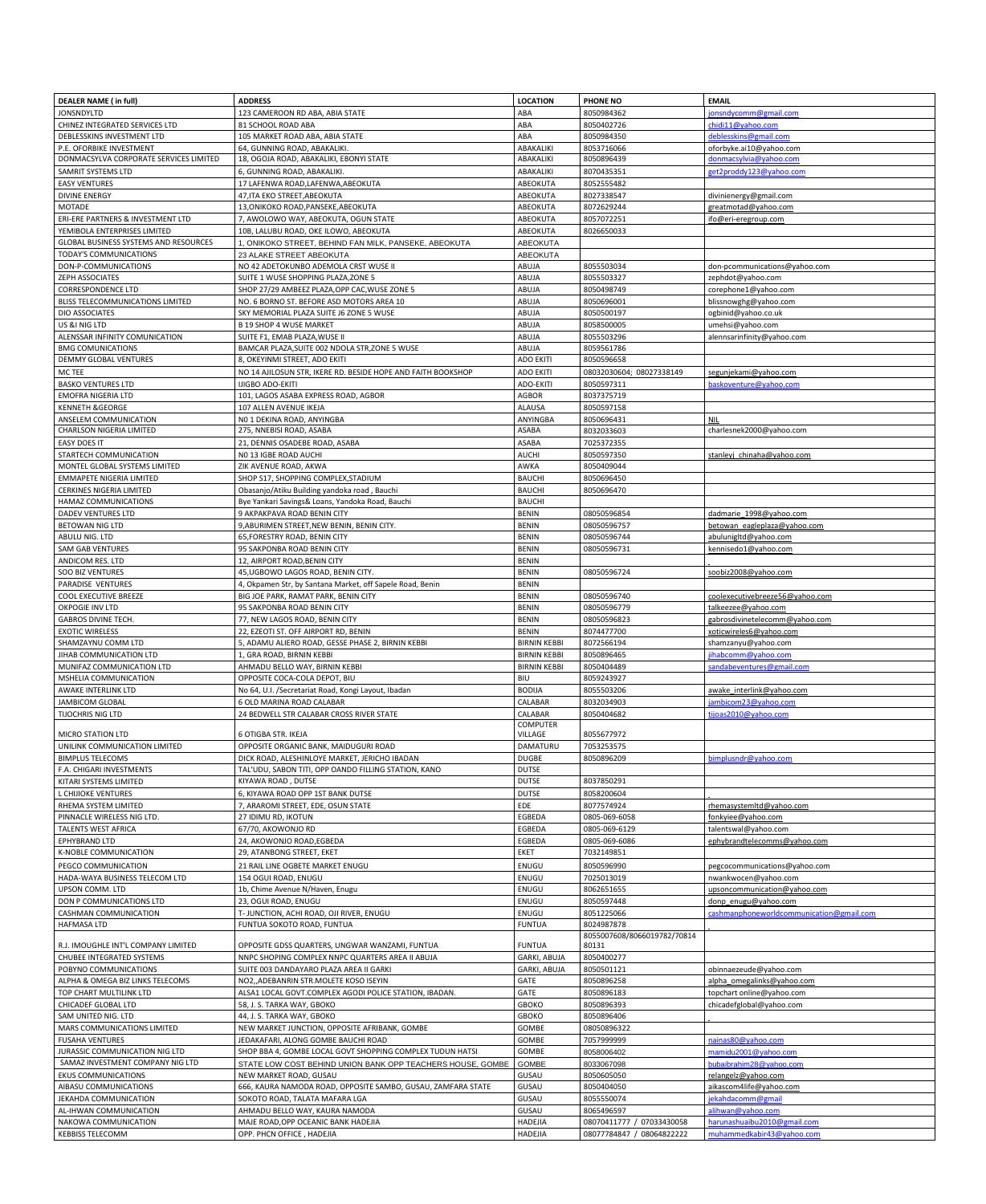| PATHFINDER TOUCH                                      | 2, TEMIDIRE STREET, OFF RING ROAD, OSOSAMI, IBADAN                                              | <b>IBADAN</b>                  | 080-55503223              | pathfindertouch@gmail.com                    |
|-------------------------------------------------------|-------------------------------------------------------------------------------------------------|--------------------------------|---------------------------|----------------------------------------------|
| <b>BODLINK LTD</b>                                    | 12 AYOOLA ST, OFF MKO ABIOLA WAY AJEIGBE, IBADAN                                                | <b>IBADAN</b>                  | 080-55503066              | bodlink2006@yahoo.com                        |
| <b>UPPER ROOM</b>                                     | AJE HOUSE, DUGBE, IBADAN                                                                        | <b>IBADAN</b>                  | 080-55503068              |                                              |
| <b>ADAMS MULTIVENTURES</b>                            | BEHIND GLOBACOM OFFICE CHALLENGE IBADAN                                                         | <b>IBADAN</b>                  | 080-55503032              |                                              |
| DEMMY GLOBAL RESOURCES LTD                            | 81 IWO ROAD, IBADAN                                                                             | <b>IBADAN</b>                  | 080-58298196              |                                              |
| HARVESTERS COMMUNICATION                              | PLOT 1 BLOCK B AREMOLAJIDE LAYOUT OLUYOLE,                                                      | <b>IBADAN</b>                  | 080-23128988              | teryfaj@yahoo.com                            |
| <b>HELPLINE TELECOM</b>                               | 91/93 Lagos Bye Pass Challenge Ibadan                                                           | <b>IBADAN</b>                  | 8032031597                |                                              |
| <b>SUMBIFO</b>                                        | AJIBADE SHOPPING COMPLEX, AGODI GATE                                                            | <b>IBADAN</b>                  | 8050596137                |                                              |
| TONIO COMMUNICATION                                   | 24, AHMADU BELLO WAY IDAH                                                                       | <b>IDAH</b>                    |                           |                                              |
| EVERLEAD                                              | ASERIFA OLA MAME GATE COMPLEX, ORBON-DAY COMPLEX B                                              | <b>IFE</b>                     | 080-55503237              |                                              |
| MAS HOLDING NIGERIA LIMITED                           | 9, ADEFARAKAN STREET, IGBOYA ILE-IFE                                                            | <b>IFE</b>                     | 8050596178                | adecrystal@yahoo.com                         |
| EVERLEAD                                              | SHOP 3, ALH KOLAWOLE SHOPPING COMPLEX, MAYFAIR, ILE IFE                                         | <b>IFE</b>                     | 8050596077                | ablinks2006@yahoo.com                        |
| MOBILE WORLD                                          | 81 FOLAGBADE ROAD, IJEBU-ODE                                                                    | IJEBU-ODE                      | 8060564945                |                                              |
| FASTLINK TELECOMMS.                                   | 98 FOLAGBADE ROAD, IJEBU-ODE                                                                    | IJEBU-ODE                      | 8051155112                |                                              |
| <b>SUMBIFO GROUP</b>                                  | 1 OLORUNSOGO STREET, ESO IKARE                                                                  | <b>IKARE-AKOKO</b>             | 080-59228939              |                                              |
| UNIVERSAL PAYMENT SYSTEMS                             | 30, Bateye street GRA Ikeja                                                                     | <b>IKEJA</b>                   | 8033521464                | nichola@upayonline.com                       |
| HEPHZIBAH COMM & INTERNET SOLUTIONS LTD               | 7, AWOLOWO WAY, IKEJA                                                                           | <b>IKEJA</b>                   | 8055522221                | owoeyesa@yahoo.com                           |
| <b>BASKO VENTURES</b>                                 | SUIT 209A IKEJA SHOPPING PLAZA                                                                  | <b>IKEJA</b>                   | 8055595001                |                                              |
| <b>OFFICE DEVICES</b><br>STANQUEEN                    | 117 ALLEN AVENUE IKEJA<br>1A, MOJIDI STREET IKEJA                                               | <b>IKEJA</b><br><b>IKEJA</b>   | 8050597307<br>8055503387  |                                              |
| C & N ABUSON                                          | 70B ALLEN AVENUE IKEJA                                                                          | <b>IKEJA</b>                   | 8050597382                |                                              |
| TIMOTHY AND TEMITAYO VENTURES                         | 13 OWOTUTU STR., IKORODU                                                                        | <b>IKORODU</b>                 | 8026990633                |                                              |
| <b>BLESSED REMMY TELECOMMS</b>                        | 11 JIMOH ODU STR., BESIDE INTERCONTINENTAL, BENSON B/S, IKORODU                                 | <b>IKORODU</b>                 | 8050696191                |                                              |
| <b>ABEYCOM VENTURES</b>                               | 51 ISAWO ROAD, OWUTU AGRIC, IKORODU                                                             | <b>IKORODU</b>                 | 8072656999                |                                              |
| MCTEE INVESTMENT                                      | ODO-IRO STR, OPP IBADAN GARAGE ILESHA                                                           | <b>ILESHA</b>                  | 080-50596168              | segunjekami@yahoo.com                        |
|                                                       |                                                                                                 |                                | 08050896225, 08050896226. |                                              |
| GOLAD                                                 | AFRICAN CHURCH SHPP COMPLEX, MARABA B/STOP ILORIN KWARA STATE                                   | <b>ILORIN</b>                  | 08050896230               | goladtelecomms@yahoo.com                     |
| LAFENWA                                               | MARABA B/STOP ILORIN KWARA STATE                                                                | <b>ILORIN</b>                  | 08050896190, 08050896193  |                                              |
| KINGDAVE                                              | UNITY ROAD BY FIRST BANK ILORIN KWARA STATE                                                     | <b>ILORIN</b>                  | 8050896177                | jadujyde@yahoo.com                           |
|                                                       | 56, MURITALA MOHAMMED WAY, OPPOSITE UNITY BANK CHALLENGE                                        |                                |                           |                                              |
| DEMMY GLOBAL RESOURCES LTD                            | ROUNDABOUT ILORIN                                                                               | <b>ILORIN</b>                  | 8050596658                |                                              |
| PLEASURE MOBILE TECHNOLOGY LIMITED                    | 23, ILUGUN ROAD, JOGA ORILE, ILUGUN                                                             | ILUGUN                         | 8058612827                | pleasurem0507@yahoo.com                      |
| <b>KERE INT'L COM</b>                                 | 25 MARKET RD, OLEH-ISOKO                                                                        | <b>ISOKO</b>                   | 8050597530                |                                              |
| RELMS INTEGRATED SERVICES                             | SHOP 46, IYANA IPAJA SHOPPING COMPLEX                                                           | <b>IYANA IPAJA</b>             | 8033472822                |                                              |
| <b>BADOX VENTURES</b>                                 | 2, SALAKO ADEJARE ST, ARAROMI, IYANA IPAJA                                                      | <b>IYANA IPAJA</b>             | 0805-069-6081             | badoxtel@yahoo.com                           |
| AL BASHIR NIGERIA LIMITED                             | NO 96 MOH'D MUSTAPHA WAY, JIMETA, YOLA                                                          | <b>JALINGO</b>                 | 8057611146                |                                              |
| <b>GEEMORN INT'L COMMS. LTD</b>                       | 52, HAMMARUWA WAY, JALINGO, TARABA STATE                                                        | <b>JALINGO</b>                 | 8050896366                |                                              |
| ALEAF ELECTRONICS LTD                                 | 73, HAMMARUWA WAY, JALINGO, TARABA STATE                                                        | <b>JALINGO</b>                 | 8050896513                | elhalalventures@yahoo.com                    |
| <b>GEEMORN NIGERIA LTD</b>                            | 103, ATIKU ABUBAKAR WAY, YOLA                                                                   | JIMETA-YOLA                    | 8055503354                |                                              |
| AL BAHUR STANDARD SERVICES LTD                        | NO.3 LAMIDO ABBA RD, YOLA                                                                       | JIMETA-YOLA                    | 8077492170                |                                              |
| <b>EMY-V GLOBAL SERVICES LTD</b>                      | 75, OLD YOLA RD, NUMAN                                                                          | JIMETA-YOLA                    | 8058852111                |                                              |
| <b>AUSTINO TELECOMMS</b>                              | 11 AHMADU BELLO WAY, JOS. ZARIA RD                                                              | <b>JOS</b>                     | 08050696483               |                                              |
| <b>JURASSIC COMMUNICATIONS LIMITED</b>                | ST. MURUMBA SHOPPING COMPLEX, JOS                                                               | JOS                            | 08050696494               |                                              |
| VINTHEO INTEGRATED CO. LTD.                           | 9A AHMADU BELLO WAY, JOS                                                                        | JOS                            | 08050696477               |                                              |
| ALASSIMAL EXHAULT NIGERIA LIMITED<br>CERKINS NIG LTD. | 102, AHMADU BELLO WAY, JOS, PLATEAU STATE                                                       | JOS                            | 8027338428                |                                              |
|                                                       | Rwang Pam Street Jos                                                                            | <b>JOS</b>                     | 8022908061                |                                              |
| KIMA MAXI LIMITED<br>SONITE COMMUNICATIONS LTD        | BEHIND ASD MOTORS, CONSTRUCTION ROAD, KADUNA<br>FF 1, ABEOKUTA / BIDA ROAD                      | <b>KADUNA</b><br><b>KADUNA</b> | 8050597957                | kimamaxi@yahoo.com                           |
| <b>TOLUQUE NIG LTD</b>                                | BZ 1 & 2, SARDAUNA CRESCENT                                                                     | <b>KADUNA</b>                  | 8050598112                |                                              |
| SAANET GLOBAL                                         | AJ 43, ZARIA ROAD, KADUNA                                                                       | KADUNA                         | 8050597858                | saanetglobalservices@hotmail.com             |
| <b>EASY GSM GLOBAL</b>                                | SHOP B15, HMH SHOPPING PLAZA                                                                    | <b>KADUNA</b>                  | 8050598064                |                                              |
| <b>IMASEL VICORY NIGERIA LIMITED</b>                  | M1, JOS ROAD BY AHMADU BELLO WAY, KADUNA                                                        | <b>KADUNA</b>                  |                           |                                              |
| <b>MABO COMMUNICATIONS</b>                            | A3, AHMADU BELLO WAY, BAKORI, KADUNA                                                            | <b>KADUNA</b>                  | 8050597941                | mabodavid2007@yahoo.com                      |
| ALSAJO COMMUNICATIONS NIGERIA LIMITED                 | 2, JAMA'A ROAD, ZONKWA, KADUNA                                                                  | <b>KAFANCHAN</b>               | 8050896296                |                                              |
| AYACO COMMUNICATION LIMITED                           | 15, BEIRUT ROAD, KANO                                                                           | <b>KANO</b>                    | 8055503312                | ayocanig@yahoo.co.uk                         |
| CANZ NIG. LIMITED                                     | 89, YORUBA ROAD, SABONGARI                                                                      | <b>KANO</b>                    | 8050597873                | anthony nzeribe@yahoo.com                    |
| JILNAS WORLD COMM.                                    | 13, NEW ROAD                                                                                    | <b>KANO</b>                    | 8053754299                | jilnas2001@yahoo.com                         |
| <b>AIRTIME NETWORK</b>                                | 147, M/MOHAMMED WAY                                                                             | <b>KANO</b>                    | 8050597967                |                                              |
| ZIN INVESTMENT LIMITED                                | 1A CIVIC CENTRE ROAD                                                                            | KANO                           | 8050563535                |                                              |
| <b>SHARUBUTU &amp;SONS LIMITED</b>                    | <b>BELLO ROAD, KANO</b>                                                                         | <b>KANO</b>                    |                           |                                              |
| NEW LIFE AGENCY COMM. LTD                             | <b>459 AIRPORT ROAD</b>                                                                         | <b>KANO</b>                    | 8037013179                |                                              |
| HOPEWELL STORES LIMITED                               | 12 NEW ROAD                                                                                     | <b>KANO</b>                    | 8050597894                |                                              |
| ANNALIGHT COMMUNICATION                               | 8A, BELLO ROAD, KANO                                                                            | <b>KANO</b>                    | 8031322742                | annalight11@yahoo.com                        |
| DONEWELL COMMUNICATION LIMITED                        | GWAMMAJA GIDAN MALLAM, KANO                                                                     | <b>KANO</b>                    | 7031611111                | donewellassociate@gmail.com                  |
| DAUBA COMMUNICATIONS                                  | DAKATA KAWAJI, KANO                                                                             | <b>KANO</b>                    | 8054924826                |                                              |
| M. J. M. COMMUNICATIONS                               | 6, MAIDUGURI ROAD, WUDIL, KANO                                                                  | <b>KANO</b>                    | 8032875198                |                                              |
| <b>GWAGWARE INTL LTD</b>                              | OPPOSITE CENTRAL MARKET, DUTSINMA ROAD,                                                         | <b>KATSINA</b>                 | 080-50696518              | gwagware@yahoo.com                           |
| <b>GSM PALACE</b>                                     | IBB WAY, KOFAR KAURA                                                                            | <b>KATSINA</b>                 | 7094254198                | abbatiy@yahoo.com                            |
| JOETECH SYSTEMS LTD                                   | 87, IBB WAY, KATSINA                                                                            | <b>KATSINA</b>                 | 08055243971               | joetechcomms@yahoo.com                       |
| <b>BLUE AXIS</b>                                      | 10, NEW ROAD, KAZAURE                                                                           | <b>KAZAURE</b>                 | 8055503304 / 08026990307  | aminasalisu@hotmail.com                      |
| DABY MARINICE LTD.                                    | 4, DEMURIN STR., KETU                                                                           | <b>KETU</b>                    | 8050696209                |                                              |
| <b>DEMUS MAYOR</b>                                    | 1 DIVINE FAVOUR PLAZA, KETU GARAGE, KETU                                                        | <b>KETU</b>                    | 8055211111                |                                              |
| RESOURCES DEVELOPMENT & MANAGEMENT<br>CONSULTANT      | 509 IKORODU ROAD, ILE-ILE B/S, KETU                                                             | <b>KETU</b>                    | 8050696291                |                                              |
| INTERPHASE COMMUNICATIONS                             |                                                                                                 | LAFIA                          | 8055508794                |                                              |
| <b>GLOVIC COMMUNICATIONS</b>                          | EMIR GUEST HOUSE OPPOSITE COCIN CHURCH, JOS ROAD, LAFIA<br>HOSPITAL ROAD, OFF SHENDAM RD, LAFIA | LAFIA                          | 8050498718                | emmazika07@yahoo.com<br>glovic2006@yahoo.com |
| AFRICAN PETROLEUM PLC                                 | AP HOUSE, 54/56, BROAD ST                                                                       | LAGOS                          | 08055400597               |                                              |
| <b>FATGBEMS PETROLEUM LTD</b>                         | MILE 2, APAPA-OSHODI EXPRESSWAY                                                                 | LAGOS                          | 08050612668               |                                              |
| PREMIUM WAREHOUSE                                     | 79, ADENIRAN OGUNSANYA, SURULERE                                                                | LAGOS                          | 08026990101               |                                              |
| <b>OSADE INVESTMENT</b>                               | 100, AWOLOWO RD, IKOYI                                                                          | <b>LAGOS</b>                   | 08050612574               |                                              |
| <b>CONOIL PLC</b>                                     | 1, AP/CONOIL RD, NAVAL DOCKYARD, APAPA                                                          | LAGOS                          | 08055215250               |                                              |
| Ecco Int. Ltd                                         | 10 Itapeju St., Apapa                                                                           | LAGOS                          | 8058298192                | ecco int@yahoo.com                           |
| Smile Global Logistics Limited                        | 11, KADIRI ST, AGEGE, LAGOS                                                                     | LAGOS                          | 8051475222                |                                              |
| <b>KOJEH LIMITED</b>                                  | 3, AKOWONJO ROAD, EGBEDA, LAGOS                                                                 | LAGOS                          | 7025013014                |                                              |
| <b>BOD TELECOMS LTD</b>                               | 146, LAGOS RD, EPE                                                                              | <b>LAGOS</b>                   | 08050596363               |                                              |
| <b>CANTSTOP NIG. LTD</b>                              | 51, ADENIRAN OGUNSANYA STREET, SURULERE                                                         | <b>LAGOS</b>                   | 08050596126               | canstopnigItd@yahoo.co.uk                    |
| <b>RYCAT NIG LTD</b>                                  | 9, YISA BURAIMOH STREET, AGUDA SURULERE                                                         | LAGOS                          | 08050596270               | akonoja@yahoo.com                            |
| WHITEEM VISION LIMITED                                | SUITE 14, NO 7, AWOLOWO WAY, IKEJA, LAGOS                                                       | LAGOS                          | 7055555565                | whiteemvision@yahoo.com                      |
| TRANS WIRELESS LIMITED                                | 2ND AVENUE, 22 ROAD, FESTAC TOWN, LAGOS                                                         | LAGOS                          | 8032033908                | eddieranky@yahoo.com                         |
| <b>DUTCHWORK LIMITED</b>                              | 9 SAKA TINUBU STREET, V.I                                                                       | LAGOS                          | 8050596403                | dutchworkslimited@yahoo.com                  |
| <b>COMET NETWORKS LTD</b>                             | 52, ABENI PLAZA, LIGALI AYORINDE STREET, VI                                                     | LAGOS                          | 08050596356               | cometnt@yahoo.com                            |
| BENTEX INVESTMENT LTD                                 | 6, AGBEBI STREET, IJESHA SURULERE                                                               | LAGOS                          | 08050596245               | beninvestment@yahoo,com                      |
| Multiplier Merchant Ltd                               | 40, Macculum Street, Ebute Metta                                                                | Lagos                          | 08050596235               | multipliermerchant2006@yahoo.com             |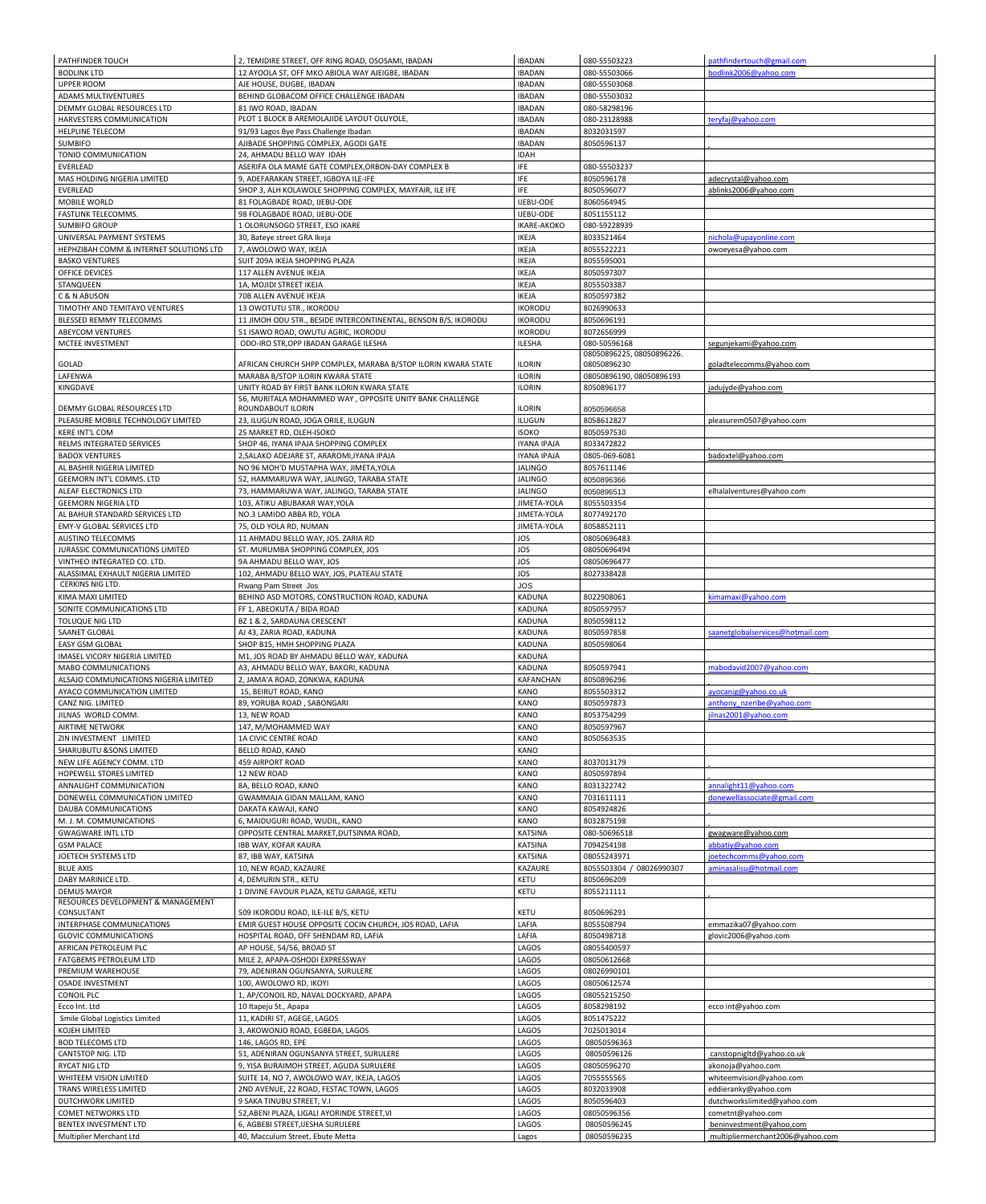| <b>ROYET NIG COY</b>                   | 8, APONGBON STREET, LAGOS                                       | LAGOS                          | 08050596525                                        | royet_ng@yahoo.com               |
|----------------------------------------|-----------------------------------------------------------------|--------------------------------|----------------------------------------------------|----------------------------------|
| <b>CHIBLESS BUS. LTD</b>               | 8, TOKOSI STREET, ORILE                                         | LAGOS                          | 08050596210                                        | chibless2006@yahoo.com           |
| APEL NIG LTD                           | GBOLAGAS SHOPPING PLAZA, IKOTA                                  | LAGOS                          | 08055211111                                        | demusmayor@yahoo.com             |
| SELTEC INVESTMENTS LTD                 | SHOP 51/52 SKINGSWAY SHOPPING COMPLEX, MARINA                   | LAGOS                          | 08050596467/08050596452                            | seltecinv@yahoo.com              |
| <b>EASY &amp; QUIET COMMS</b>          | 1, BISHOP CROWTHER STREET, SURULERE                             | LAGOS                          | 08050596199                                        | easy quiet@yahoo.com             |
| <b>STRATFORD LTD</b>                   | 31 KEFFI STR IKOYI                                              | LAGOS                          | 08050596347                                        | anigee3@yahoo.com                |
| <b>CITY COMMUNICATIONS LIMITED</b>     | 1ST FLOOR, YUREL PLAZA, CHARITY ROAD, NEW OKO OBA, AGEGE, LAGOS | LAGOS                          | 8078603804                                         | citycommcard@yahoo.com           |
| LYNQ COMMUNICATIONS LTD.               | 32 Bode Thomas Street Surulere                                  | Lagos                          |                                                    |                                  |
| NIKMOS GLORIOUSDAY LTD.                | 39 Brigde Street Opposite 88 Dosunmu St. Lagos                  | Lagos                          |                                                    |                                  |
| <b>CELINE SERVICES</b>                 | 5 Bishop Crowther Street Surulere                               | Lagos                          |                                                    |                                  |
| HIRO OJE                               | 54, BODE THOMAS STREET SURULERE, LAGOS                          | <b>LAGOS</b>                   |                                                    |                                  |
| MAMA TOBE NIGERIA LIMITED              | GROUND FLOOR, 5, OBAFEMI AWOLOWO WAY, IKEJA, LAGOS              | LAGOS                          | 8027338534                                         | mama_tobe@yahoo.com              |
| <b>ISSAN SUPERMARKET</b>               | KPC 112, IBB WAY, LOKOJA                                        | LOKOJA                         | 8050597351                                         | vicdaye26@yahoo.com              |
| HAP VI COMMUNICATION                   | NO 95 IBB WAY, LOKOJA                                           | LOKOJA                         | 8050597722                                         | jayfancy@yahoo.com               |
| <b>LARRY KAY VENTURES</b>              | KEWON HOTEL ROAD, LOKOJA                                        | LOKOJA                         | 8050597683                                         | ayosucess@yahoo.com              |
| YISAB COMMUNICATION                    | NO 64 IBB WAY, LOKOJA                                           | LOKOJA                         | 8050597391                                         | yisab@yahoo.com                  |
| <b>TIMELINK NIG LTD</b>                | D2, RAMAT SHOPPING CENTER, MAIDUGURI                            | <b>MAIDUGURI</b>               | 8058298268                                         |                                  |
| NEW MILLENNIUM NIG LTD                 | OPP OPEN AIR THEATRE, MAIDUGURI                                 | <b>MAIDUGURI</b>               | 8058298262                                         |                                  |
| PURPLEPINE NIG LIMITED                 | OPP OPEN AIR THEATRE, MAIDUGURI                                 | <b>MAIDUGURI</b>               | 8059146499                                         |                                  |
| <b>BABAN TAYA NIG LIMITED</b>          | OLD ALKOMI CLINIC, AHMADU BELLO WAY, MAIDUGURI                  | <b>MAIDUGURI</b>               | 8085118955                                         |                                  |
| <b>NOBIS TRADING COY LTD</b>           | 70, GBOKO ROAD, MAKURDI                                         | <b>MAKURDI</b>                 | 8050896414                                         | nobicomm@gmail.com               |
| <b>CITISERVE LTD</b>                   | 368, IKORODU ROAD MARYLAND                                      | MARYLAND                       |                                                    |                                  |
| <b>DIVINELY EXQUISITE</b>              | SHOP 47 (OPP TRADE BANK) MEDICAL RD IKEJA                       | <b>MARYLAND</b>                | 8050596840                                         |                                  |
| Age & Coy. Ltd                         | C5, Fajol Plaza, Meiran, Ijaiye                                 | <b>MEIRAN</b>                  | 0805-059-7654                                      | anianighoro@yahoo.com            |
| APPLE TREE TELECOMS                    | RIGGS PLAZA, MEIRAN , IJAIYE                                    | <b>MEIRAN</b>                  | 0805-059-7504                                      | appletreenigitd@yahoo.com        |
| MAC-OSEINS NIG LTD                     | <b>OBASANJO COMPLEX</b>                                         | <b>MINNA</b>                   | 805096494                                          | zezemomoh@yahoo.com              |
| <b>EL-HALAL VENTURES LTD</b>           | 42, SHIRORO RD                                                  | <b>MINNA</b>                   | 8050896513                                         | md@elhalaventures.com            |
| SANDABE INTERNATIONAL CO LTD           | OBASANJO COMPLEX                                                | <b>MINNA</b>                   | 8050404407                                         | sandabeventuress@yahoo.com       |
| <b>GWILLS NIGERIA LIMITED</b>          | 1, VICTORY ROAD, SULEJA, NIGER STATE                            | <b>MINNA</b>                   | 8050984279                                         | gwillsltd@yahoo.com              |
| ASAS MAJI MOTORCYCLES LTD              | ASAS TOWERS, AHMADU BELLO WAY                                   | <b>MUBI</b>                    | 8057451530                                         |                                  |
| LIVAMAC NIG. LTD                       | CREST PLAZA, 1 BABA STR, MARARABA, NASARAWA STATE.              | NASARAWA                       | 8050498690                                         | joelirabor@yahoo.com             |
| POBYNO VENTURES LIMITED                | SUITE 003 DANDAYARO PLAZA AREA II GARKI                         | NASARAWA                       | 8050501121                                         | obinnaezeude@yahoo.com           |
| <b>OXBRANDO NIG LTD</b>                | 27, ENUGU ROAD, NSUKKA                                          | <b>NSUKKA</b>                  | 8050896406                                         | oxbrando_nig_ltd@yahoo.com       |
| <b>WIRELESS CONCEPT COMMUNICATION</b>  | OBOLLO-MAKURDI ROAD, BY PEACE PARK, OBOLLO                      | <b>NSUKKA</b>                  | 8033774880                                         |                                  |
|                                        |                                                                 |                                | 08050896240, 08050896247,                          |                                  |
| <b>MORAHM</b>                          | OLOFA WAY OFFA KWARA STATE                                      | <b>OFFA</b>                    | 08050896250                                        |                                  |
| <b>GREAT BAKIS LTD</b>                 | 21 Isher Rd Ogba                                                | <b>OGBA</b>                    |                                                    |                                  |
| CHIHILLS INVESTMENT NIG LTD            | 2 PORT HARCOURT STREET IGOLI OGOJA CROSS RIVERS STATE           | <b>OGOJA</b>                   | 8050896416                                         | dcintegrated@yahoo.com.co.uk     |
| KUUK ENTERPRISE                        | <b>ELU OHAFIA</b>                                               | <b>OHAFIA</b>                  |                                                    |                                  |
| OLUWATOYIN GLOBAL INVESTMENTS          | 76, BROAD ST, OKITIPUPA, ONDO STATE                             | <b>OKITIPUPA</b>               | 8054935866                                         |                                  |
| EI-BERA                                | SHOP 43 OJA OBA COMPLEX ABULE EGBA                              | OKO OBA                        | 8050596825                                         |                                  |
|                                        |                                                                 |                                | 08050416358/08050417133/                           |                                  |
| TUNS RESOURCES LIMITED                 | 99, Zik Avenue, Onitsha                                         | <b>ONITSHA</b>                 | 08050416402                                        |                                  |
| TRANSTEL COMMUNICATIONS LIMITED        | 58, OLD MARKET ROAD, ONITSHA                                    | <b>ONITSHA</b>                 | 8050419475/08050418816/<br>08050417978/08050419507 |                                  |
|                                        |                                                                 |                                | 08050417470/080504917369/                          |                                  |
| ONYOECHA ANSELEM AND ASSOCIATES LTD    | 16B IFEJIKA STREET, ONITSHA                                     | <b>ONITSHA</b>                 | 08050417732/08050417874                            |                                  |
| JAMAICO COMMUNICATIONS LIMITED         | 6b, new market road, onitsha                                    | <b>ONITSHA</b>                 | 8032033831                                         | jamaico@hotmail.com              |
| VICYNTEL ENTERPRISES NIGERIA LIMITED   | 20 IFEJIKA STREET, ONITSHA                                      | <b>ONITSHA</b>                 | 08050410760/08050405697                            |                                  |
| <b>BODLINK</b>                         | 78, ALEKUWODO STREET, OSOGBO                                    | <b>OSOGBO</b>                  | 8050596141                                         | bodlink2006@yahoo.com            |
| <b>HARVESTER</b>                       | HARVESTER LIMITED, 16, AYETORO STREET, OSOGBO                   | <b>OSOGBO</b>                  | 8050596114                                         | teryfaj@yahoo.com                |
| ROMAR J COMMUNICATION                  | 42 IDIROKO RD, OTA                                              | <b>OTA</b>                     | 08035200006                                        | romarjcomms@yahoo.co.uk          |
| DON MACSYLVIA COP. SERV. LTD           | 4, AHMADU BELLO WAY, OTUKPO                                     | <b>OTUKPO</b>                  | 8050896439                                         | donmacsylvia@yahoo.com           |
| Unique Joe International comm. Limited | 32 Mbaise street, Owerri                                        | <b>OWERRI</b>                  | 8050412475                                         |                                  |
| <b>OZB COMMUNICATIONS LIMITED</b>      | 266, IKENEGBU ROAD, OWERRI                                      | <b>OWERRI</b>                  | 8050415381                                         | ozbcommz@yahoo.com               |
| <b>IFECO COMM. LTD</b>                 | 2 DOUGLAS ROAD, AMA J/K, OWERRI                                 | <b>OWERRI</b>                  | 8050409874                                         | ifecocome@hotmail.com            |
| MULTINET SYSTEMS LIMITED               | 116, WETHERAL ROAD, OWERRI                                      | <b>OWERRI</b>                  | 8032034049                                         | info@multinetnigeria.com         |
| <b>JFK</b>                             | 222 IKORODU RD PALMGROVE                                        | PALMGROOVE                     | 8050596654                                         |                                  |
| MULTITEK DATA SYSTEMS                  | 5 AGUDAMA STREET D-LINE                                         | PHC                            | 8050498737                                         |                                  |
| JOGLAS GLOBAL SOL.                     | 157 ABA ROAD                                                    | PHC                            | 8050498743                                         |                                  |
| <b>GITEL MULTI-SYSTEMS</b>             | <b>34 VICTORIA STREET</b>                                       | PHC                            | 8050498722                                         |                                  |
| <b>FIRST NETWORK LTD</b>               | 60, ABA ROAD, PORT HARCOURT                                     | PHC                            | 08026990619                                        |                                  |
|                                        |                                                                 | PORT                           |                                                    |                                  |
| PENZANCE NIG LTD                       | 57 HOSPITAL ROAD BONNY                                          | <b>HARCOURT</b>                | 8050510639                                         | penzance40n4@yahoo.com           |
|                                        |                                                                 | <b>PORT</b>                    |                                                    |                                  |
| <b>GODEX INT'L LTD</b>                 | 12 AGIP ROAD PORT HARCOURT                                      | <b>HARCOURT</b>                | 8050498744                                         | tembaz66@yahoo.com               |
| MULTI-NET SYSTEMS                      | 406 IKWERE RD PORT HARCOURT                                     | <b>PORT</b><br><b>HARCOURT</b> | 8032034049                                         | uzorobiyo@yahoo.com              |
|                                        |                                                                 | <b>PORT</b>                    |                                                    |                                  |
| <b>CONJIN COMMUNICATIONS LTD</b>       | 290 ABA ROAD PORT HARCOURT                                      | <b>HARCOURT</b>                | 8050419850                                         | ifeakor@yahoo.com                |
|                                        |                                                                 | <b>PORT</b>                    |                                                    |                                  |
| <b>IDT MOBILE PHONES</b>               | 165 ABA ROAD PORT HARCOURT                                      | <b>HARCOURT</b>                | 8032033993                                         | idtmps@yahoo.com                 |
|                                        |                                                                 | <b>PORT</b>                    |                                                    |                                  |
| LUSTRE COMMUNICATIONS LTD              | MILE 1 DIOBU PORT HARCOURT                                      | <b>HARCOURT</b>                | 8076477888                                         | lustre00@yahoo.com               |
| <b>CHERISH COMMUNICATIONS LTD</b>      | 162, MOHAMMED IDRIS WAY, POTISKUM                               | POTISKUM                       | 8057571818                                         |                                  |
| MOJOYIN COMPANY LTD                    | 180, AKARIGBO STREET, SAGAMU                                    | SAGAMU                         | 08050596408                                        | okuwobiadewale@hotmail.com       |
| SAGMOS                                 | <b>GIWA COMPOUND SAKI</b>                                       | SAKI                           | 8050896231                                         | sagmosventurengltd@yahoo.com     |
| <b>DUDU MULTILINKS</b>                 | SHOP ELEWURE B/STOP, BESIDE WEMA BANK SANGO IBADAN              | SANGO                          | 8050896171                                         | dudumulti linkg@yahoo.com        |
| STANMATS INT. RES.                     | NO. 69 MACPHERSON RD. OPP OKOTIE-EBOH GRAMM. SCH. SAPELE        | SAPELE                         | 8050597449                                         |                                  |
| <b>BENJEE COMMUNICATION</b>            | MAIDUGURI ROAD, SOKOTO                                          | SOKOTO                         | 8050896486                                         | malambinji@yahoo.com             |
| SANDABE INTERNATIONAL COMPANY LIMITED  | 14, MAIDUGURI ROAD, SOKOTO                                      | SOKOTO                         | 8050404489                                         | sandabeventures@gmail.com        |
| SEARCH PLUS RESOURCES LTD              | 7, ILORIN ROAD, SOKOTO                                          | SOKOTO                         | 8055066022                                         | aliyuib@hotmail.com              |
| CHAMPAIN CHARLY COMM.                  | BLOCK B, SHOP 7, SULEJA SHOPPING COMPLEX.                       | SULEJA                         |                                                    | champaincharly@yahoo.com         |
| <b>SEAMAN VENTURES</b>                 | A089/A090, ABIA PLAZA, TRADE FAIR                               | <b>TRADE FAIR</b>              | 0805-069-6104                                      | seamangroup@yahoo.co.uk          |
| NC GIBSON INT. CO. LTD                 | ABIA PLAZA, TRADE FAIR                                          | <b>TRADE FAIR</b>              | 0805-069-6071                                      | ngibson2003@yahoo.com            |
| TERRY OKWUTE NIG LTD                   | 41, IGBO STREET, UMUAHIA                                        | <b>UMUAHIA</b>                 | 08055503103                                        |                                  |
| BETHELILANDS NIG LTD                   | 6 ABA RD, UMUAHIA ABIA STATE                                    | <b>UMUAHIA</b>                 | 8050403760                                         | chianu69@yahoo.com               |
| <b>AUSTYN COMPUTERS</b>                | NO 14, MISSION ROAD, UROMI                                      | <b>UROMI</b>                   | 8050597342                                         | ehisjacobs@yahoo.com             |
| <b>CHRISBONK COMMUNICATION VENTURE</b> | 45, MISSION ROAD, UROMI                                         | <b>UROMI</b>                   | 8071739458                                         |                                  |
| TELEPUTERS SYSTEMS LTD                 | 164 IKOT EKPENE ROAD UYO                                        | <b>UYO</b>                     | 8022243722                                         | teleputers gsm@yahoo.com         |
| <b>IDEMS ULTIMATE</b>                  | 61 ABAK RD AKWAIBOM STATE                                       | <b>UYO</b>                     | 8050403754                                         | idemsultimate2007@yahoo.com      |
| <b>FAMBUCHEZ</b>                       | 90, NWANIBA STREET, UYO                                         | <b>UYO</b>                     | 08032033667                                        |                                  |
| <b>GESTRIC LIMITED</b>                 | 74, ORON ROAD, UYO                                              | <b>UYO</b>                     | 8027785234                                         |                                  |
| <b>CYBERSPACE LTD</b>                  | 12, OLOGUN AGBAJE STREET                                        | VI                             | 8050604912                                         | cyberspacenetwork@zenithbank.com |
| REAL TIME COMMUNICATIONS               | 31, SAKA TINUBU STREET                                          | VI                             | 8050607304                                         |                                  |